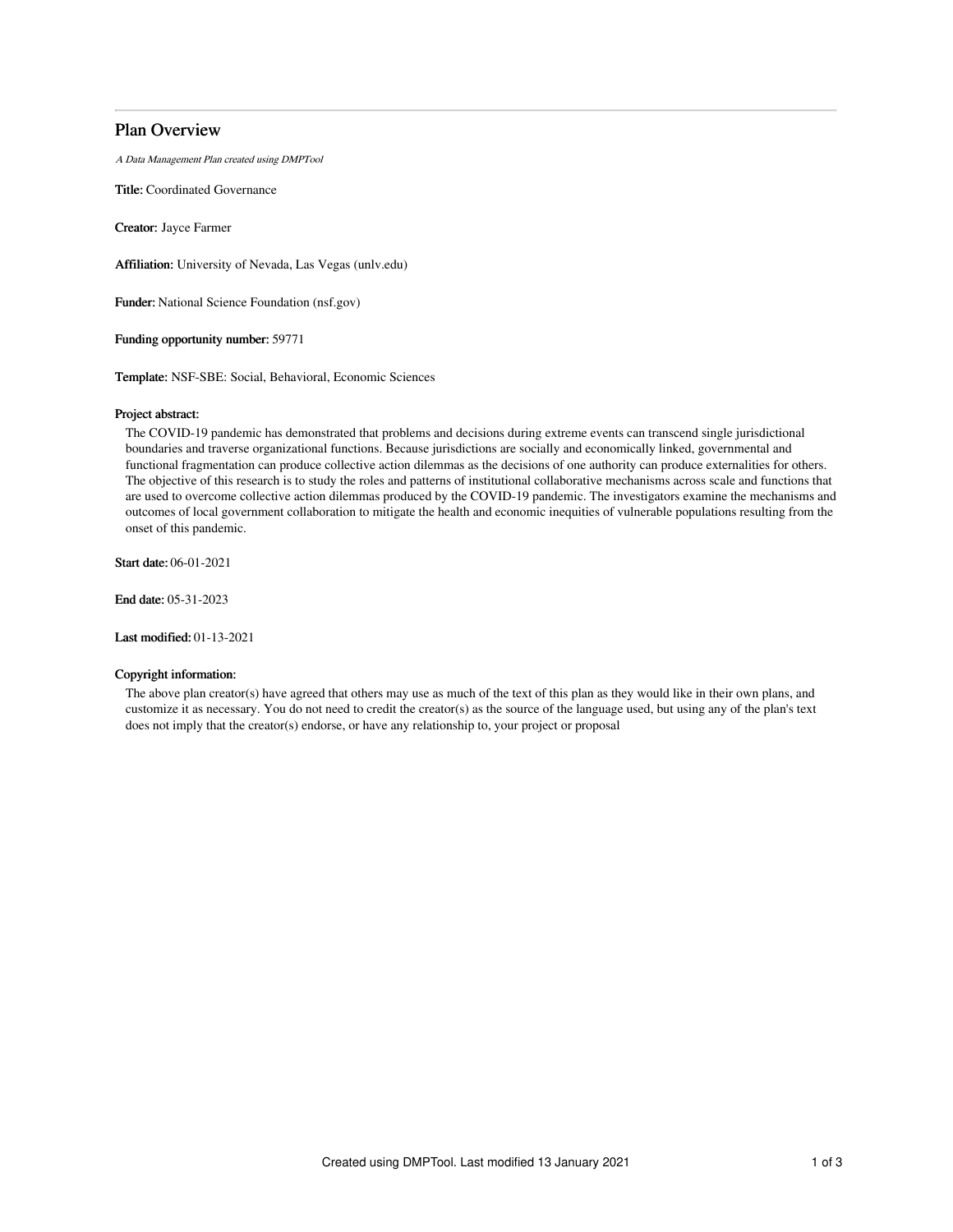# Coordinated Governance

## Roles and responsibilities

#### The DMP should outline the rights and obligations of all parties as to their roles and responsibilities in the management and retention of research data. It should also consider changes to roles and responsibilities that will occur should a principal investigator or co-PI leave the institution or project. Any costs should be explained in the Budget Justification pages.

The PI will serve as the project director and will have the primary responsibility in ensuring that this data management plan is executed. The PI and co-PI will share the primary responsibility of collecting, validating, coding, analyzing, maintaining, storing, disseminating and preserving all data generated from this project. The PI and co-PI will also have the primary responsibility for metadata production. The project's two faculty associates will be involved in data collection and data analysis. The graduate student proposed for this project will be involved in the data collection, validation and coding processes. When appropriate, the PI will delegate dissemination and preservation responsibilities to the UNLV University Libraries. Should the PI leave the institution, the primary responsibilities will transfer to the co-PI. Should both the PI and co-PI leave the institution, the roles and responsibilities as outlined above for both personnel will transfer to the senior personnel listed on this project. All costs associated with managing the data are factored in as part of the project's overhead. The university has made the use of its repository services free for university faculty and brings no additional cost to this project.

## Expected data

The DMP should describe the types of data, samples, physical collections, software, curriculum materials, and other materials to be produced in the course of the project. It should then describe the expected types of data to be retained.

The data for this project will consist of:

- Data collected by the investigators from semi-structured interviews with local government public officials about local government pandemic response activities These data are to be publicly shared and preserved in a codified and calculable format
- Local government public documents collected by the investigators These data are to be publicly shared and preserved in a codified and calculable format Secondary data on COVID-19 spread and social distancing mobilization collected by the Southern Nevada Health District and the Florida county health departments - These data are to be publicly shared and preserved in a calculable format
- Secondary hospitalization data related to vulnerable populations collected by the Southern Nevada Health District, the Florida county health departments, and the U.S. Department of Health and Human Services - These data are to be publicly shared and preserved in a calculable format
- Secondary data on mental health outcome measures collected by the Substance Abuse and Mental Health Services Administration These data are to be publicly shared and preserved in a calculable format
- Secondary data on regional and local economic characteristics from IMPLAN Regional Economic Data Due to the proprietary nature of the data, these data will be made publicly available in a post-reported aggregated format that will still allow users to have the ability discern valuable knowledge

#### Period of data retention

SBE is committed to timely and rapid data distribution. However, it recognizes that types of data can vary widely and that acceptable norms also vary by scientific discipline. It is strongly committed, however, to the underlying principle of timely access, and applicants should address how this will be met in their DMP statement.

Data and the metadata collected by the investigators through interviews and document analysis will be made publicly available in a timely manner that should not exceed the life of the project. As data are codified, analyzed and reported, the investigators, when possible, will move in a manner to immediately release the data and any related reportable findings. Data gathered from interviews and document will be reported in a way that protects the anonymity of the respondents.

The data collected from secondary sources and the related metadata will be made accessible and publicly available in an expedited manner. The investigators will move to expedite the reporting of the findings and minimize the time required to maintain exclusive use.

The data and the reported findings will be made publicly available to any person or organization seeking to gain access.

The data may be freely used to replicate the findings of this project or to extend our analysis to further the development of knowledge. Through publications and the use of our university libraries, we will make the metadata available online so that it can easily be discovered. Investigators will ensure that persistent identifiers are in place so that our data can be easily discovered through online search engines.

#### Data format and dissemination

The DMP should describe data formats, media, and dissemination approaches that will be used to make data and metadata available to others. Policies for public access and sharing should be described, including provisions for appropriate protection of privacy, confidentiality, security, intellectual property, or other rights or requirements. Research centers and major partnerships with industry or other user communities must also address how data are to be shared and managed with partners, center members, and other major stakeholders.

All data will be shared using UNLV's data repository service. Data will also be shared through reports and publications that result from the project.

The non-proprietary data will be made available in a universal format that is commonly readable to most spreadsheet and statistical software applications. The data will be maintained in a comma-separated values (.csv) format. This format is widely used and allows ease in downloading and interpreting the data without losing its data integrity. This format is also interchangeable so that a wide variety of software packages can read and analyze the data in many forms. This common use of this data format also allows for long-term usability and provides greater ease for databases to share and archive.

The proprietary data derived from IMPLAN will be reported in an aggregated manner using a portable document format (.pdf).

The investigators will work with the UNLV University Libraries Bibliographic and Metadata Services staff to ensure that proper metadata standards are used to maximize data dissemination. The data will be disseminated using common metadata such as the file name, type, size, date modified and creation times. The archived data will also have other descriptive information that will make the content and the subject matter of the data clear.